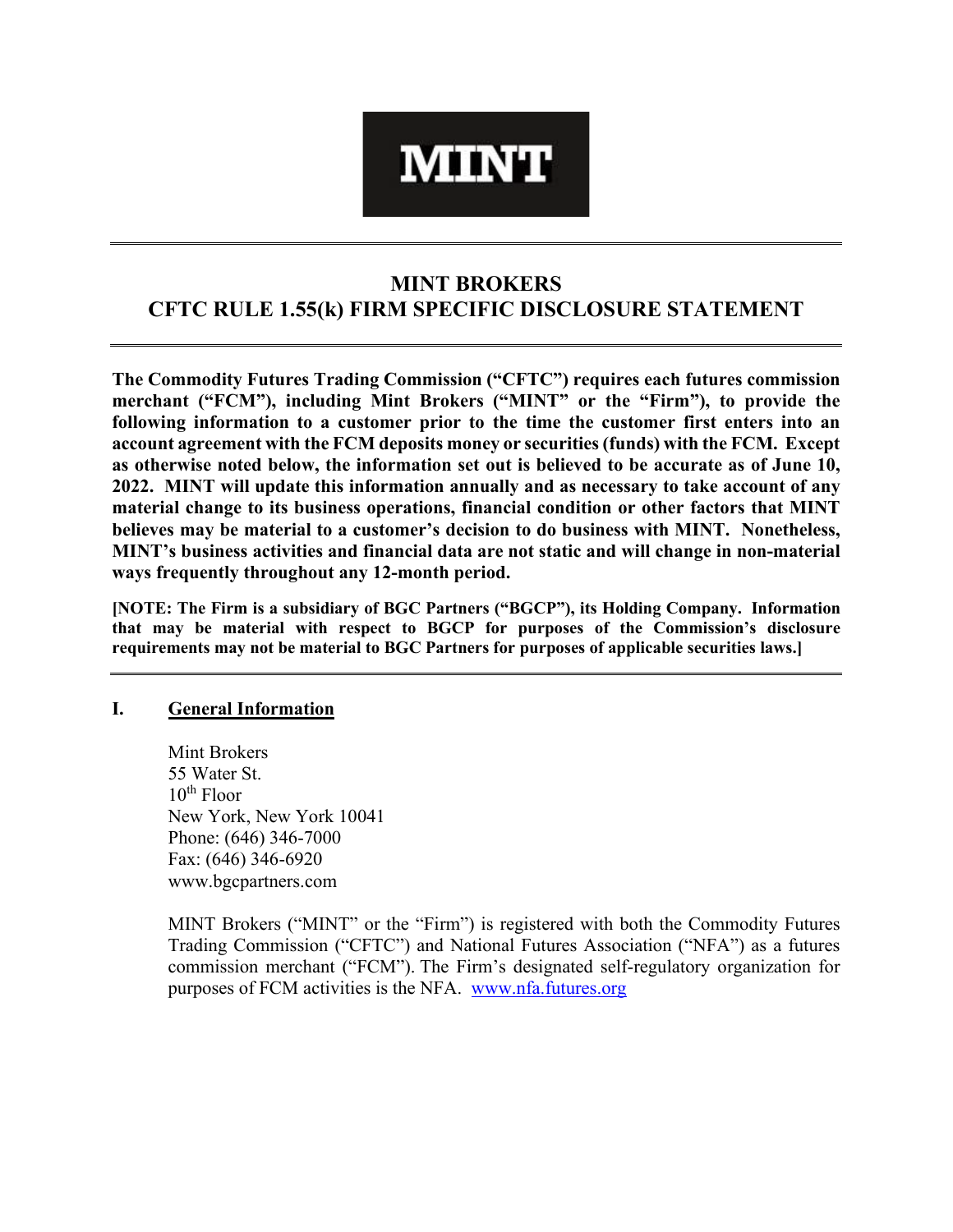Information relating to MINT'S principals is available at:

http://www.nfa.futures.org/basicnet/Details.aspx?entityid=25BvRxCeIUc%3d&rn=Y

The NFA link will bring you to the Welcome Page of the NFA's Background Affiliation Status Information Center ("BASIC"). On this page is a box where you can enter the NFA ID of Mint Brokers (0371597) and then click "Go". You will be transferred to the NFA's information specific to the firm. Under the heading "Listed Principals" is a list of the firm's Principals and their titles. See additional information in the table below.

| <b>NAME</b>                   | <b>BUSINESS</b><br><b>ADDRESS</b>              | <b>TITLE</b>                    |
|-------------------------------|------------------------------------------------|---------------------------------|
| <b>THOMAS JOSEPH ANZALONE</b> | 110 East 59th<br>Street, New York,<br>NY 10022 | <b>Chief Operations Officer</b> |
| <b>JASON HAUF</b>             | 110 East 59th<br>Street, New York,<br>NY 10022 | Chief Financial Officer         |
| <b>JOHN ABULARRAGE</b>        | 55 Water Street,<br>New York, NY<br>10041      | <b>Chief Executive Officer</b>  |
| <b>STEPHEN MERKEL</b>         | 110 East 59th<br>Street, New York,<br>NY 10022 | General Counsel                 |
| <b>MICHAEL SULFARO</b>        | 55 Water Street,<br>New York, NY<br>10041      | <b>Chief Compliance Officer</b> |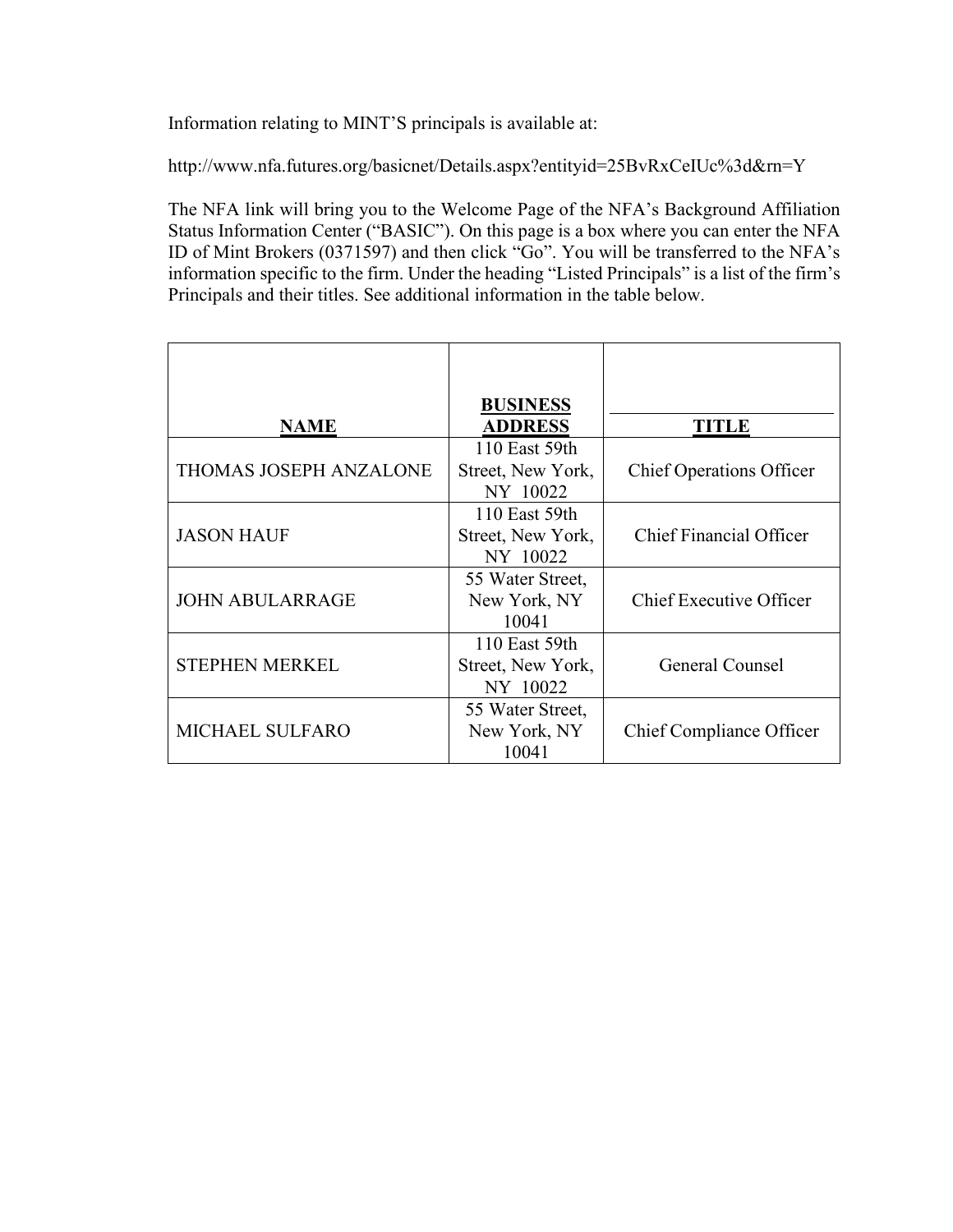#### **II. Summary of Business Activities**

MINT's business model for futures consists of customers who execute on an agency giveup basis. MINT deals solely with "institutional customers," as defined in CFTC Regulation  $1.3(g)$ .

MINT acts in the capacity as an FCM but does not maintain custody of customer funds or assets.

| *Activity/Product Line     | <b>Percentage of Assets</b> | Percentage                |
|----------------------------|-----------------------------|---------------------------|
|                            |                             | <b>Regulatory Capital</b> |
| Cash                       | 97.70%                      | 48.64%                    |
| Receivable from Broker-    | $0.45\%$                    | 0%                        |
| Dealers and Customers      |                             |                           |
| Fixed and All Other Assets | 1.84%                       | 51.36%                    |

\*The above listed activities are provided as a summary of MINT activities on the entity level. Because MINT is dually registered broker-dealer and FCM, the above summary includes activities that are not regulated by the CFTC.

#### **III. Summary of Material Business Risks**

**Overview: In order to assure that it is in compliance with its regulatory capital requirements and that it has sufficient liquidity to meet its ongoing business obligations, MINT holds a significant portion of its assets in cash and US Treasury securities guaranteed as to principal and interest. MINT also invests in other shortterm highly liquid instruments such as money market instruments, commercial paper, and certificates of deposit.** 

Our brokerage and trading activities are subject to our counterparties' credit and performance, which could result in us incurring significant losses and could affect our business and financial condition in a material and adverse manner.

Our brokerage activities are subject to our counterparties' credit and performance risks. We face the risk that one or more of our institutional counterparties may fail to meet its obligations to us. Some of our counterparties may also become subject to serious liquidity problems affecting, either temporarily or permanently, their businesses, which may adversely affect their ability to meet their obligations to us. Although we take steps to ensure that our customers and counterparties have high credit standings, the large dollar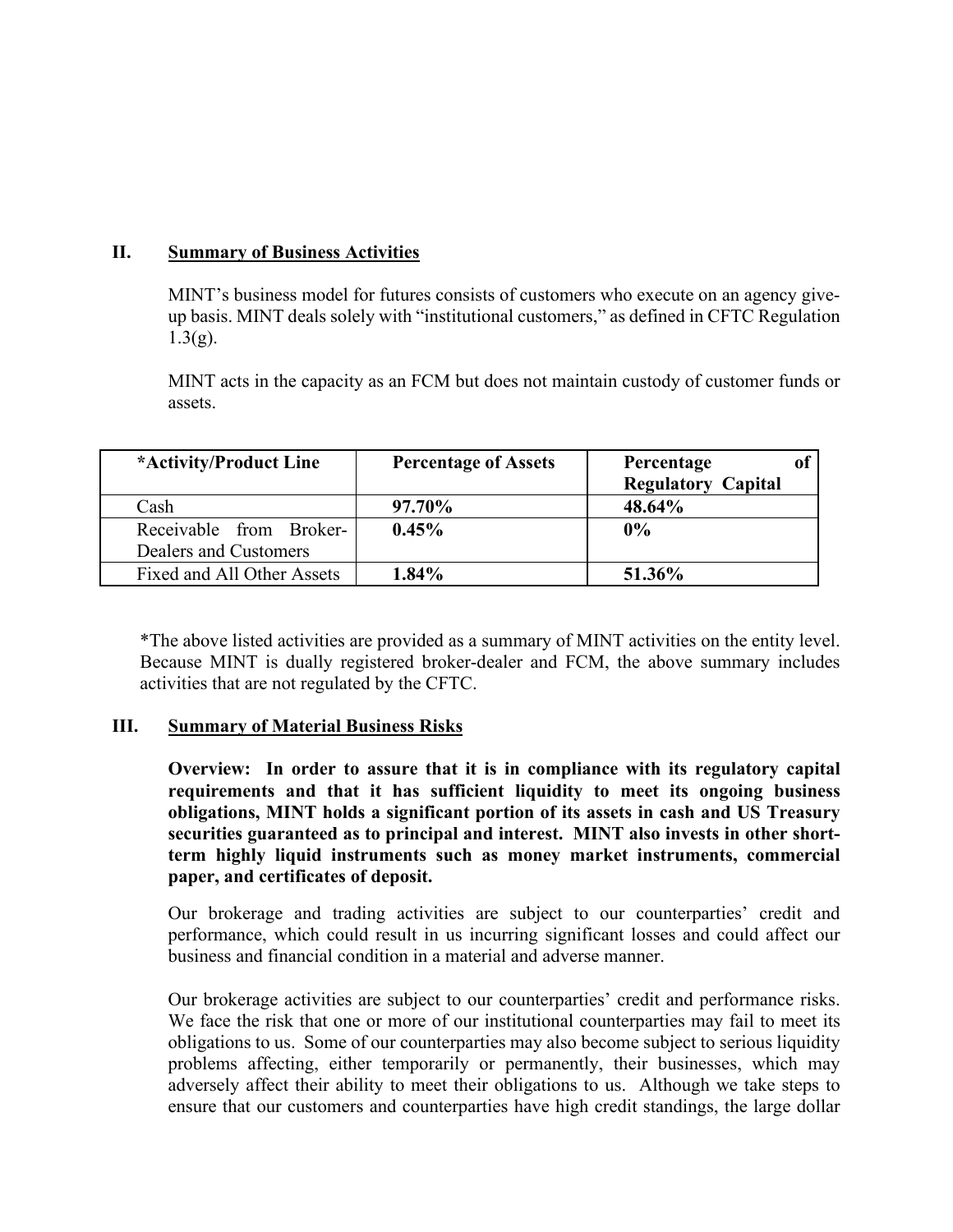amounts that may be involved could subject us to significant losses if, as a result of customer or counterparty failures to meet commitments, we were to incur significant losses in liquidating or covering its positions in the open market. Accordingly, if a material number of our counterparties were to become insolvent or otherwise default on their obligations to us, it could affect our business and financial condition in a material and adverse manner.

Liquidity is essential to operating our business. Failures of financial institutions have often been attributable in large part to perceived or actual insufficiencies in liquidity. Liquidity is of particular importance to our trading business and perceived liquidity issues may affect our customers' and counterparties' willingness to engage in brokerage transactions with us. Our liquidity could be impaired due to circumstances that we may be unable to control, such as a general market disruption or an operational problem that affects our trading customers, third parties or us. Further, our ability to sell assets may be impaired if other market participants are seeking to sell similar assets at the same time due to industry-wide liquidity problems. To the extent that our liquidity is limited, our ability to fund and operate our business could be significantly impaired.

Our businesses are highly dependent on our ability to process, on a daily basis, a large number of transactions across numerous and diverse markets in many currencies and the transactions we process have become increasingly complex. If any of our financial, accounting or other data processing systems do not operate properly or are disabled or if there are other shortcomings or failures in our internal processes, people or systems, we could suffer impairment to our liquidity, financial loss, a disruption of our businesses, liability to customers, regulatory intervention or reputational damage. These systems may fail to operate properly or become disabled as a result of events that are wholly or partially beyond our control, including a disruption of electrical or communications services or our inability to occupy one or more of our buildings. The inability of our systems to accommodate an increasing volume of transactions could also constrain our ability to expand our businesses.

#### **IV. Material Complaints or Actions**

There have been no material civil, administrative, or criminal proceedings pending, on appeal, or concluded against the Firm in the past three years.

# **V. Customer Fund Segregation**

MINT does not carry any customer accounts nor hold customer funds that are required to be segregated.

Should the Firm carry any customer accounts or hold customer funds that are required to be segregated the following may be applicable:

**Customer Accounts -** FCMs may maintain up to three different types of accounts for customers, depending on the products a customer trades: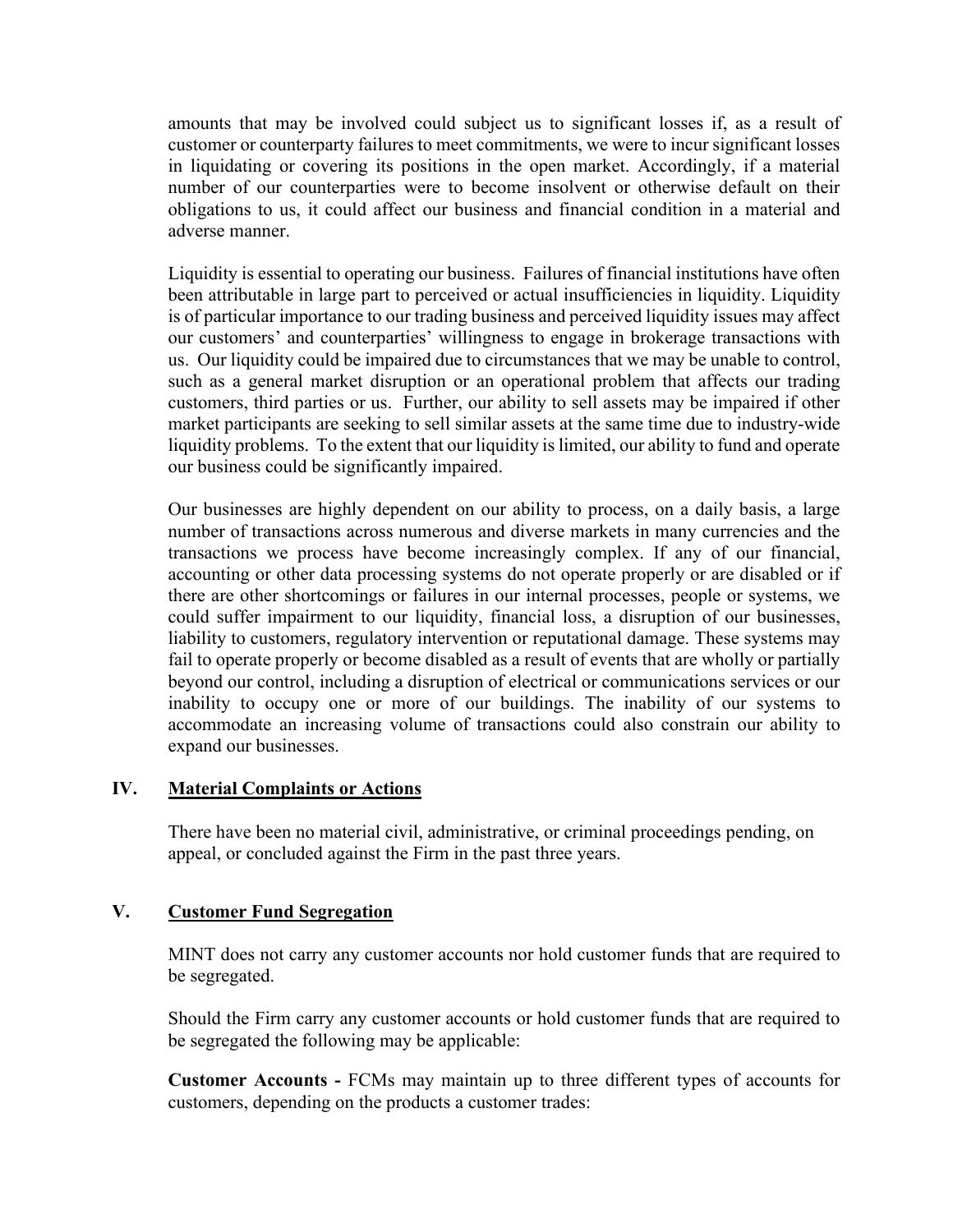(i) a **Customer Segregated Account** for customers that trade futures and options on futures listed on US futures exchanges;

(ii) a **30.7 Account** for customers that trade futures and options on futures listed on foreign boards of trade; and

(iii) a **Cleared Swaps Customer Account** for customers trading swaps that are cleared on a DCO registered with the Commission.

The requirement to maintain these separate accounts reflects the different risks posed by the different products. Cash, securities and other collateral (collectively, **Customer Funds**) required to be held in one type of account, *e.g.*, the Customer Segregated Account, may not be commingled with funds required to be held in another type of account, *e.g.*, the 30.7 Account, except as the Commission may permit by order. For example, the Commission has issued orders authorizing ICE Clear Europe Limited, which is registered with the Commission as a DCO, and its FCM clearing members: (i) to hold in Cleared Swaps Customer Accounts Customer Funds used to margin both (a) Cleared Swaps and (b) foreign futures and foreign options traded on ICE Futures Europe, and to provide for portfolio margining of such Cleared Swaps and foreign futures and foreign options; and (ii) to hold in Customer Segregated Accounts Customer Funds used to margin both (c) futures and options on futures traded on ICE Futures US and (d) foreign futures and foreign options traded on ICE Futures Europe, and to provide for portfolio margining of such transactions.

**Customer Segregated Account.** Funds that customers deposit with an FCM, or that are otherwise required to be held for the benefit of customers, to margin futures and options on futures contracts traded on futures exchanges located in the US, *i.e.*, designated contract markets, are held in a **Customer Segregated Account** in accordance with section 4d(a)(2) of the Commodity Exchange Act and Commission Rule 1.20. **Customer Segregated Funds** held in the Customer Segregated Account may not be used to meet the obligations of the FCM or any other person, including another customer.

All Customer Segregated Funds may be commingled in a single account, *i.e.*, a customer omnibus account, and held with: (i) a bank or trust company located in the US; (ii) a bank or trust company located outside of the US that has in excess of \$1 billion of regulatory capital; (iii) an FCM; or (iv) a DCO. Such commingled account must be properly titled to make clear that the funds belong to, and are being held for the benefit of, the FCM's customers. Unless a customer provides instructions to the contrary, an FCM may hold Customer Segregated Funds only: (i) in the US; (ii) in a money center country; or (iii) in the country of origin of the currency.

An FCM must hold sufficient US dollars in the US to meet all US dollar obligations and sufficient funds in each other currency to meet obligations in such currency. Notwithstanding the foregoing, assets denominated in a currency may be held to meet obligations denominated in another currency (other than the US dollar) as follows: (i) US dollars may be held in the US or in money center countries to meet obligations denominated in any other currency; and (ii) funds in money center currencies may be held in the US or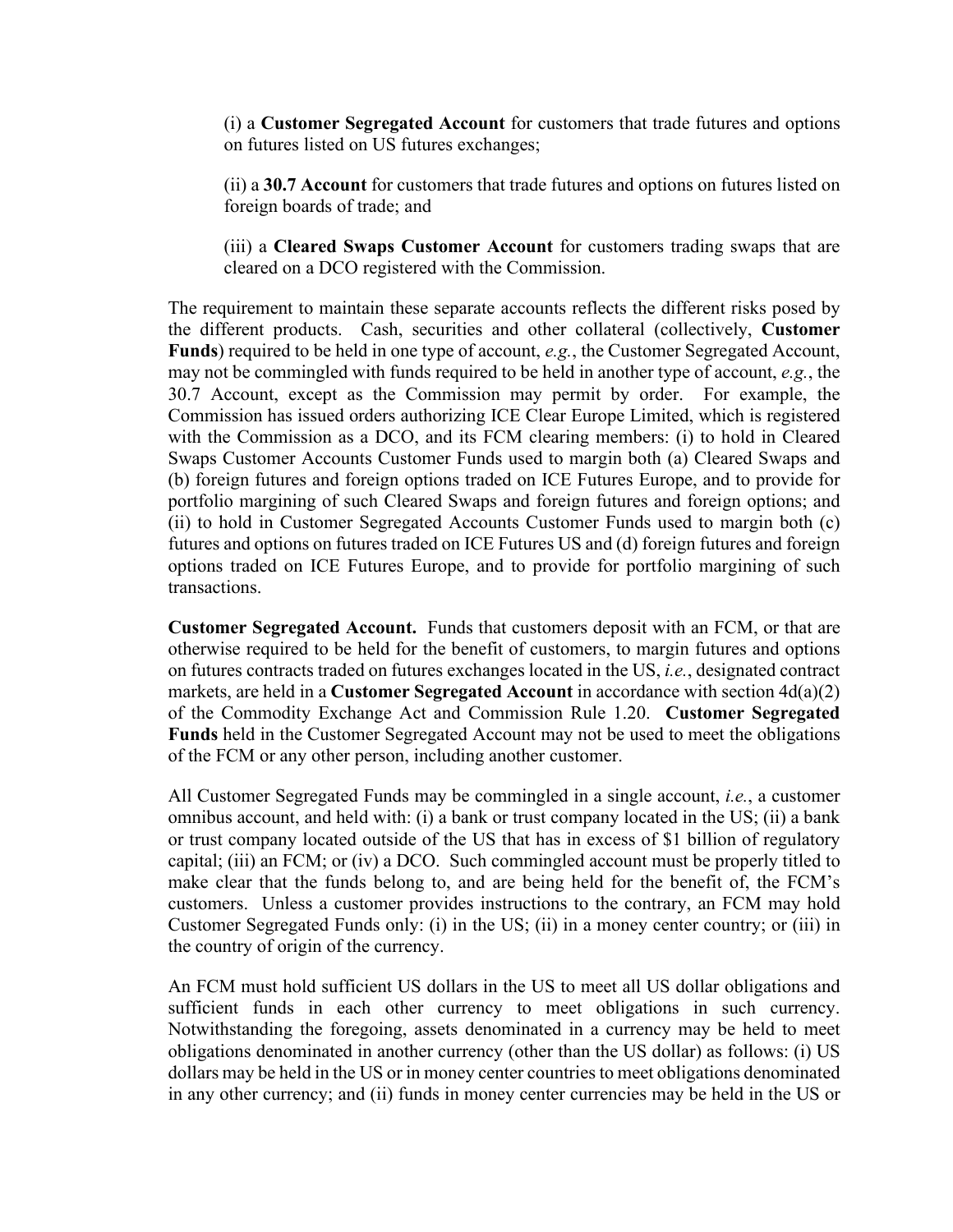in money center countries to meet obligations denominated in currencies other than the US dollar.

**30.7 Account.** Funds that **30.7 Customers** deposit with an FCM, or that are otherwise required to be held for the benefit of customers, to margin futures and options on futures contracts traded on foreign boards of trade, *i.e.*, **30.7 Customer Funds**, and sometimes referred to as the **foreign futures and foreign options secured amount**, are held in a **30.7 Account** in accordance with Commission Rule 30.7.

Funds required to be held in the 30.7 Account for or on behalf of 30.7 Customers may be commingled in an omnibus account and held with: (i) a bank or trust company located in the US; (ii) a bank or trust company located outside the US that has in excess of \$1 billion in regulatory capital; (iii) an FCM; (iv) a DCO; (v) the clearing organization of any foreign board of trade; (vi) a foreign broker; or (vii) such clearing organization's or foreign broker's designated depositories. Such commingled account must be properly titled to make clear that the funds belong to, and are being held for the benefit of, the FCM's 30.7 Customers. As explained below, Commission Rule 30.7 restricts the amount of such funds that may be held outside of the US.

Customers trading on foreign markets assume additional risks. Laws or regulations will vary depending on the foreign jurisdiction in which the transaction occurs, and funds held in a 30.7 Account outside of the US may not receive the same level of protection as Customer Segregated Funds. If the foreign broker carrying 30.7 Customer positions fails, the broker will be liquidated in accordance with the laws of the jurisdiction in which it is organized, which laws may differ significantly from the US Bankruptcy Code. Return of 30.7 Customer Funds to the US will be delayed and likely will be subject to the costs of administration of the failed foreign broker in accordance with the law of the applicable jurisdiction, as well as possible other intervening foreign brokers, if multiple foreign brokers were used to process the US customers' transactions on foreign markets.

If the foreign broker does not fail but the 30.7 Customers' US FCM fails, the foreign broker may want to assure that appropriate authorization has been obtained before returning the 30.7 Customer Funds to the FCM's trustee, which may delay their return. If both the foreign broker and the US FCM were to fail, potential differences between the trustee for the US FCM and the administrator for the foreign broker, each with independent fiduciary obligations under applicable law, may result in significant delays and additional administrative expenses. Use of other intervening foreign brokers by the US FCM to process the trades of 30.7 Customers on foreign markets may cause additional delays and administrative expenses.

To reduce the potential risk to 30.7 Customer Funds held outside of the US, Commission Rule 30.7 generally provides that an FCM may not deposit or hold 30.7 Customer Funds in permitted accounts outside of the US except as necessary to meet margin requirements, including prefunding margin requirements, established by rule, regulation, or order of the relevant foreign boards of trade or foreign clearing organizations, or to meet margin calls issued by foreign brokers carrying the 30.7 Customers' positions. The rule further provides, however, that, in order to avoid the daily transfer of funds from accounts in the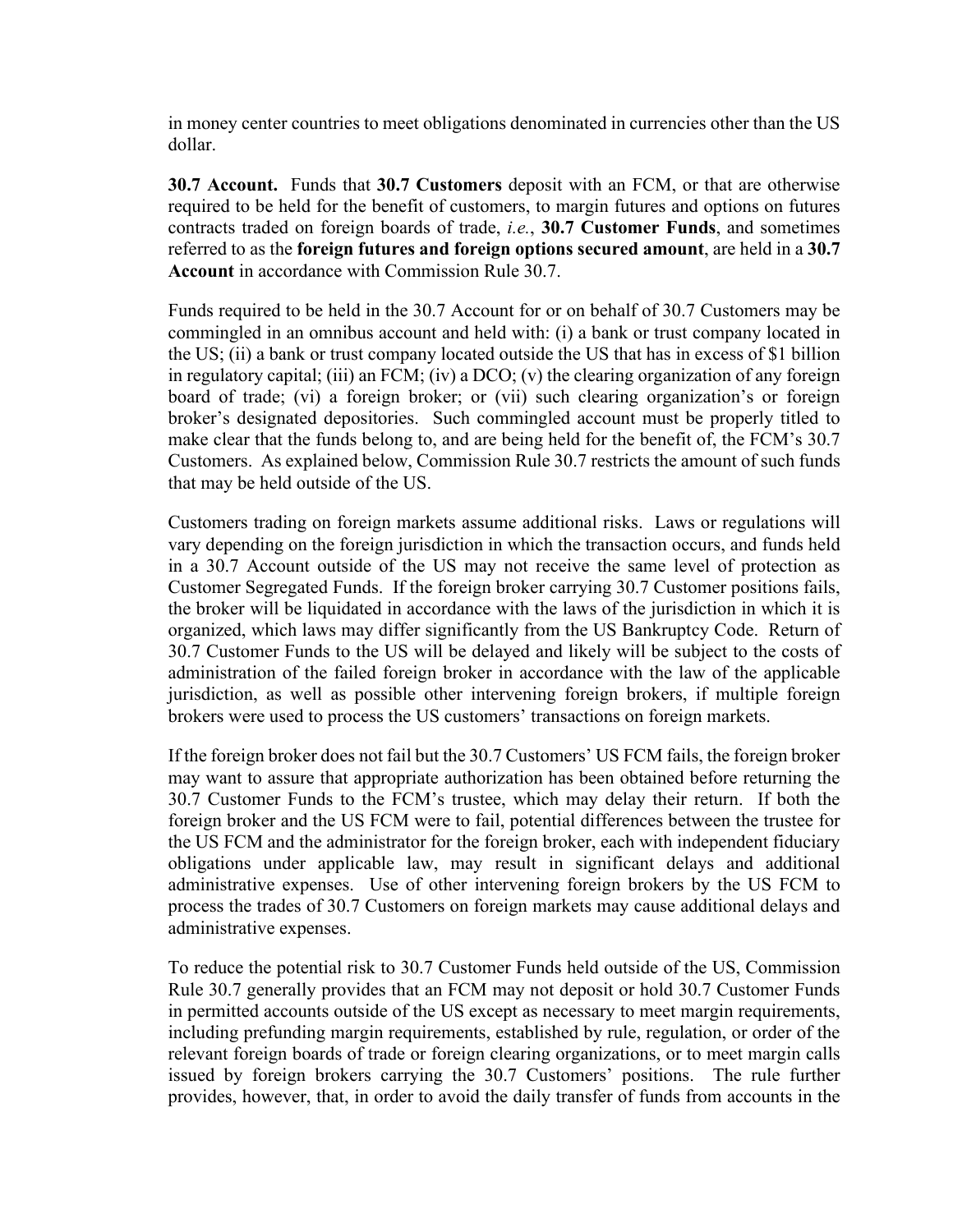US, an FCM may maintain in accounts located outside of the US an additional amount of up to 20 percent of the total amount of funds necessary to meet margin and prefunding margin requirements to avoid daily transfers of funds.

**Cleared Swaps Customer Account** -Funds deposited with an FCM, or otherwise required to be held for the benefit of customers, to margin swaps cleared through a registered DCO, *i.e.*, **Cleared Swaps Customer Collateral**, are held in a **Cleared Swaps Customer Account** in accordance with the provisions of section 4d(f) of the Act and Part 22 of the Commission's rules. Cleared Swaps Customer Accounts are sometimes referred to as LSOC Accounts. LSOC is an acronym for "legally separated, operationally commingled." Funds required to be held in a Cleared Swaps Customer Account may be commingled in an omnibus account and held with: (i) a bank or trust company located in the US; (ii) a bank or trust company located outside of the US that has in excess of \$1 billion of regulatory capital; (iii) a DCO; or (iv) another FCM. Such commingled account must be properly titled to make clear that the funds belong to, and are being held for the benefit of, the FCM's Cleared Swaps Customers.

**Investment of Customer Funds** - Section 4d(a)(2) of the Act authorizes FCMs to invest Customer Segregated Funds in obligations of the United States, in general obligations of any State or of any political subdivision thereof, and in obligations fully guaranteed as to principal and interest by the United States. Section 4d(f) authorizes FCMs to invest Cleared Swaps Customer Collateral in similar instruments.

Commission Rule 1.25 authorizes FCMs to invest Customer Segregated Funds, Cleared Swaps Customer Collateral and 30.7 Customer Funds in instruments of a similar nature. Commission rules further provide that the FCM may retain all gains earned and is responsible for investment losses incurred in connection with the investment of Customer Funds. However, the FCM and customer may agree that the FCM will pay the customer interest on the funds deposited.

Permitted investments include:

(i) Obligations of the United States and obligations fully guaranteed as to principal and interest by the United States (U.S. government securities);

(ii) General obligations of any State or of any political subdivision thereof (municipal securities);

(iii) Obligations of any United States government corporation or enterprise sponsored by the United States government (U.S. agency obligations);

(iv) Certificates of deposit issued by a bank (certificates of deposit) as defined in section 3(a)(6) of the Securities Exchange Act of 1934, or a domestic branch of a foreign bank that carries deposits insured by the Federal Deposit Insurance Corporation;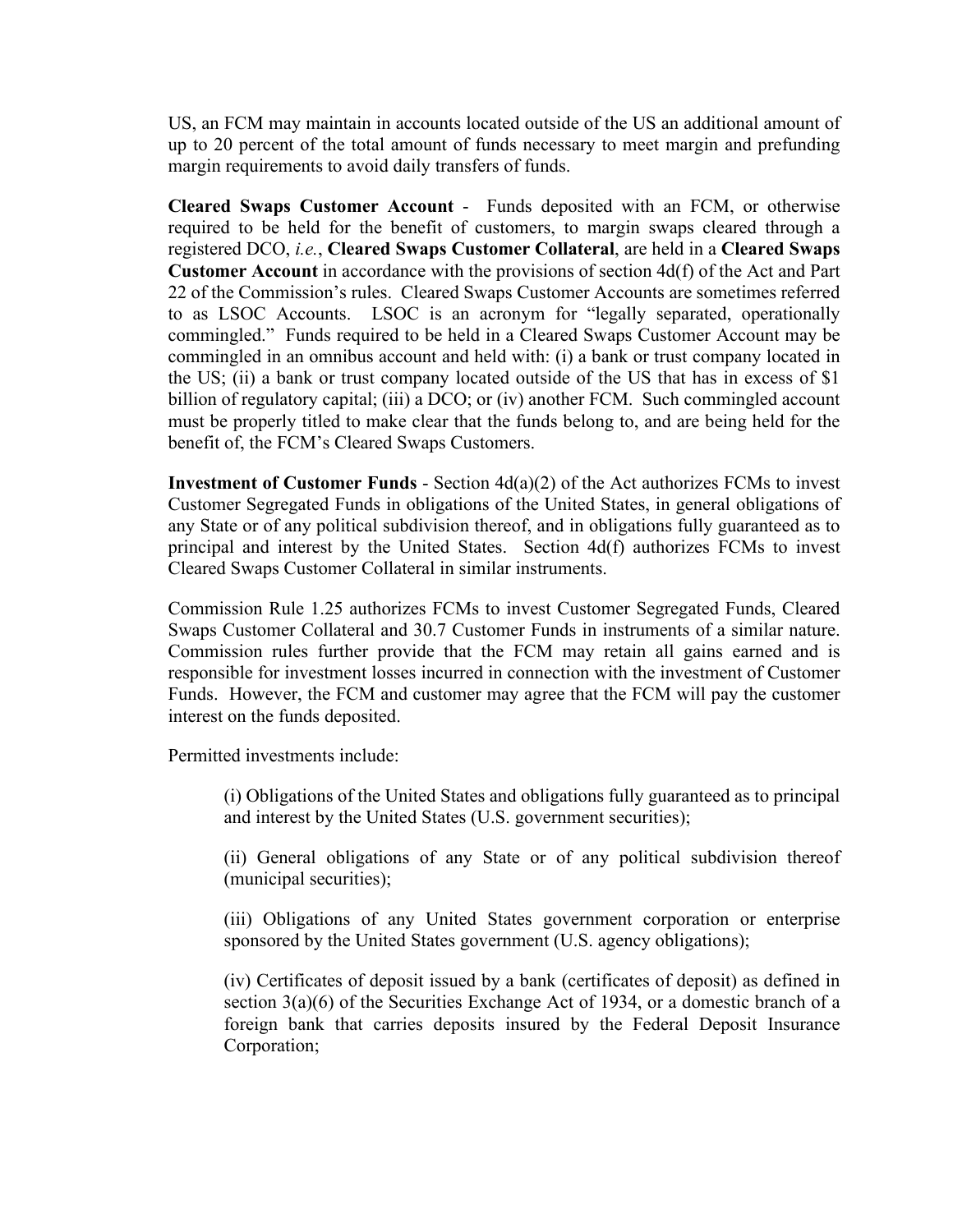(v) Commercial paper fully guaranteed as to principal and interest by the United States under the Temporary Liquidity Guarantee Program as administered by the Federal Deposit Insurance Corporation (commercial paper);

(vi) Corporate notes or bonds fully guaranteed as to principal and interest by the United States under the Temporary Liquidity Guarantee Program as administered by the Federal Deposit Insurance Corporation (corporate notes or bonds); and

(vii) Interests in money market mutual funds.

The duration of the securities in which an FCM invests Customer Funds cannot exceed, on average, two years.

An FCM may also engage in repurchase and reverse repurchase transactions with nonaffiliated registered broker-dealers, provided such transactions are made on a delivery versus payment basis and involve only permitted investments. All funds or securities received in repurchase and reverse repurchase transactions with Customer Funds must be held in the appropriate Customer Account, *i.e.*, Customer Segregated Account, 30.7 Account or Cleared Swaps Customer Account. Further, in accordance with the provisions of Commission Rule 1.25, all such funds or collateral must be received in the appropriate Customer Account on a delivery versus payment basis in immediately available funds.

**No SIPC Protection** - Although Cantor is a registered broker-dealer, it is important to understand that the funds you deposit with Cantor for trading futures and options on futures contracts on either US or foreign markets or cleared swaps are not protected by the Securities Investor Protection Corporation.

Further, Commission rules require Cantor to hold funds deposited to margin futures and options on futures contracts traded on US designated contract markets in Customer Segregated Accounts. Similarly, Cantor must hold funds deposited to margin cleared swaps and futures and options on futures contracts traded on foreign boards of trade in a Cleared Swaps Customer Account or a 30.7 Account, respectively. In computing its Customer Funds requirements under relevant Commission rules, Cantor may only consider those Customer Funds actually held in the applicable Customer Accounts and may not apply free funds in an account under identical ownership but of a different classification or account type (*e.g.*, securities, Customer Segregated, 30.7) to an account's margin deficiency. In order to be used for margin purposes, the funds must actually transfer to the identically-owned under margined account.]

For additional information on the protection of customer funds, please see the Futures Industry Association's "Protection of Customer Funds Frequently Asked Questions" located at<http://www.futuresindustry.org/downloads/PCF-FAQs.PDF>

Cantor does not currently carry any customer accounts or hold customer funds that are required to be segregated. Notwithstanding the foregoing, the Firm maintains bank accounts for segregated customer funds with BMO Harris Bank and prepares a daily segregated and securities on deposit in its segregated funds accounts and, separately, in its secured amount accounts. In the event that the Firm elects to carry a customer account or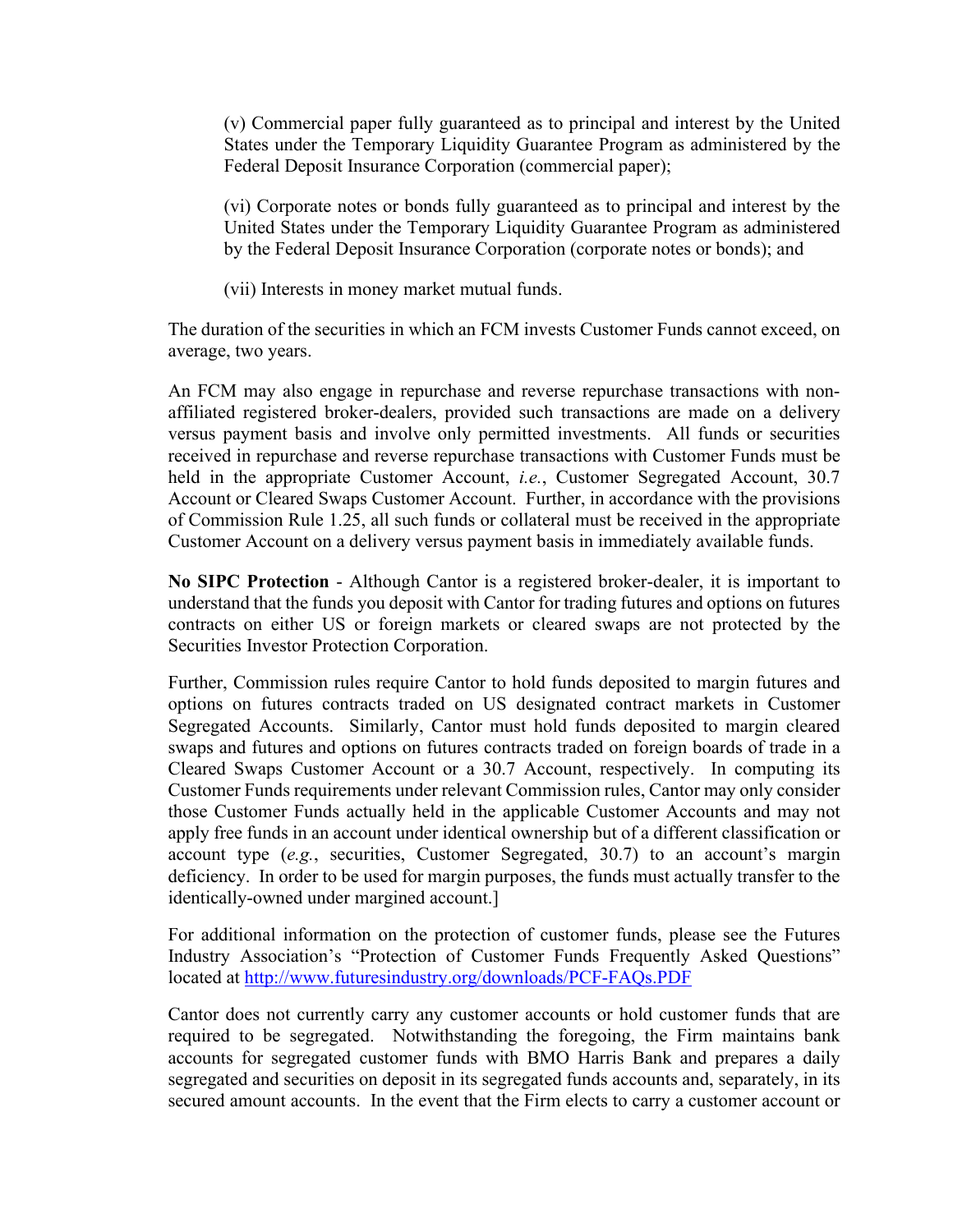hold customer funds other than on a give-up basis, Cantor maintains a surplus balance that is sufficient in relation to the Firm's risk profile and business model.

#### **VI. Customer Complaints**

A customer that wishes to file a complaint about MINT or one of its employees with the Commission can contact the Division of Enforcement either electronically at <https://forms.cftc.gov/fp/complaintform.aspx> or by calling the Division of Enforcement toll-free at 866-FON-CFTC (866-366-2382).

A customer that may file a complaint about the Firm or one of its employees with the National Futures Association electronically at: <http://www.nfa.futures.org/basicnet/Complaint.aspx>or by calling NFA directly at 800- 621-3570.

#### **VII. Financial Data**

Financial information on all FCMs is also available on the Commission's website at: [http://www.cftc.gov/MarketReports/FinancialDataforFCMs/index.htm.](http://www.cftc.gov/MarketReports/FinancialDataforFCMs/index.htm)

Customers should be aware that the NFA publishes on its website certain financial information with respect to each FCM. The FCM Capital Report provides each FCM's most recent month-end adjusted net capital, required net capital, and excess net capital. (Information for a twelve-month period is available.) In addition, NFA publishes twicemonthly a Customer Segregated Funds report, which shows for each FCM: (i) total funds held in Customer Segregated Accounts; (ii) total funds required to be held in Customer Segregated Accounts; and (iii) excess segregated funds, *i.e.*, the FCM's Residual Interest. This report also shows the percentage of Customer Segregated Funds that are held in cash and each of the permitted investments under Commission Rule 1.25. Finally, the report indicates whether the FCM held any Customer Segregated Funds during that month at a depository that is an affiliate of the FCM.

The report shows the most recent semi-monthly information, but the public will also have the ability to see information for the most recent twelve-month period. A 30.7 Customer Funds report and a Customer Cleared Swaps Collateral report provides the same information with respect to the 30.7 Account and the Cleared Swaps Customer Account.

The above financial information reports can be found by conducting a search for a specific FCM in NFA's BASIC system [\(http://www.nfa.futures.org/basicnet/\)](http://www.nfa.futures.org/basicnet/) and then clicking on "View Financial Information" on the FCM's BASIC Details page.

#### **VIII. Risk Practices, Controls and Procedures**

MINT activities include the execution of transactions on behalf of customers. These activities may expose MINT to off-balance sheet risk in the event a customer is unable to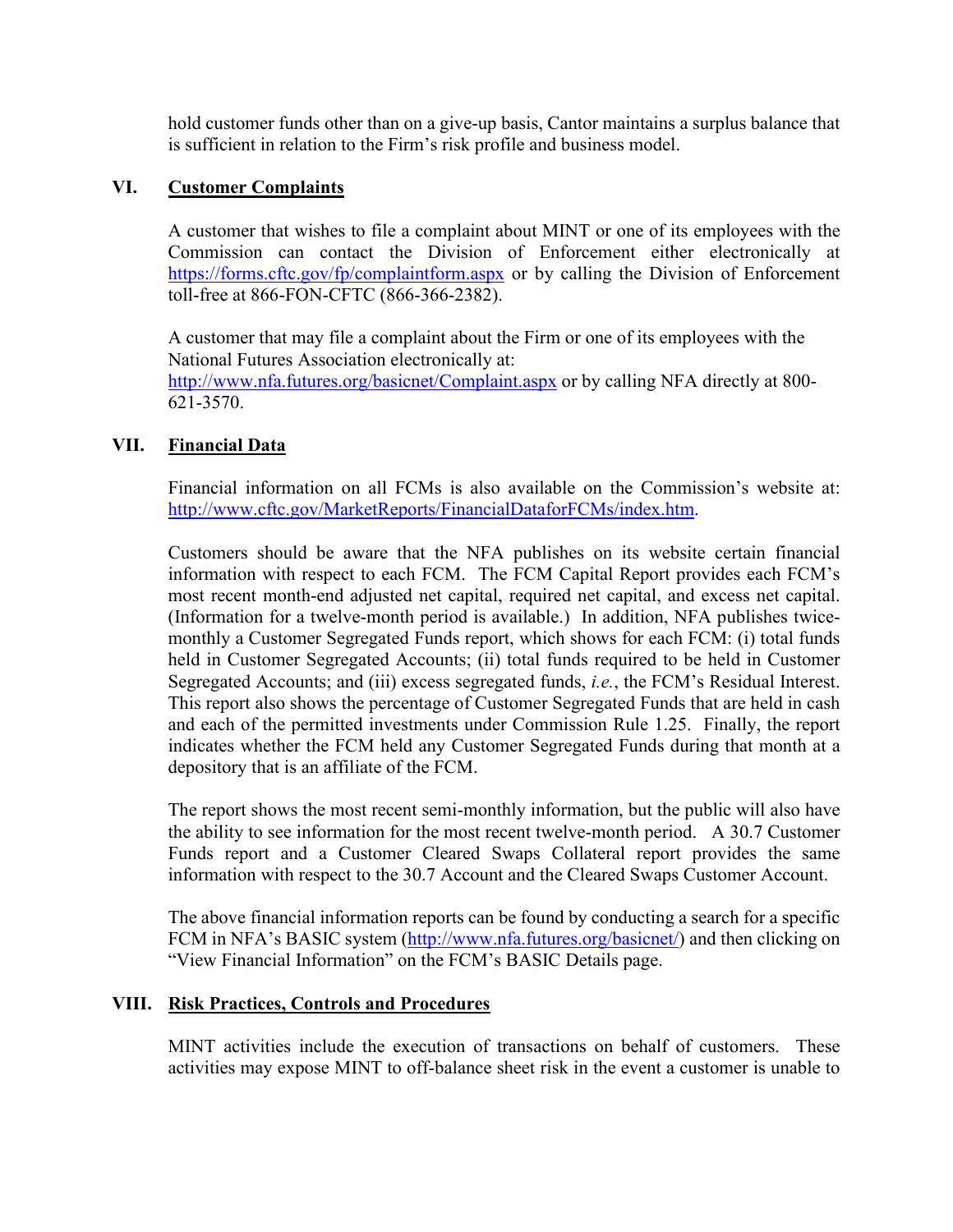fulfill its contractual obligations and MINT has to purchase or sell the financial instrument underlying the contract at a loss.

MINT does not carry any customer accounts nor hold customer funds; however, should MINT carry accounts or hold customer funds, MINT would be responsible for monitoring the risks associated with its customer activities by requiring customers to maintain margin collateral in compliance with various regulatory and internal guidelines. MINT would also be responsible for monitoring required margin levels daily and pursuant to such guidelines, requires the customer to deposit additional collateral, or to reduce positions, when necessary.

#### **QUANTITATIVE AND QUALITATIVE DISCLOSURES ABOUT MARKET RISK**

# **Credit Risk**

Credit risk arises from potential non-performance by counterparties and customers. MINT has established policies and procedures to manage its exposure to credit risk. MINT maintains a thorough credit approval process to limit exposure to counterparty risk and employs stringent monitoring to control the counterparty risk from its matched principal and agency businesses. MINT's account opening and counterparty approval process includes verification of key customer identification, anti-money laundering verification checks and a credit review of financial and operating data. The credit review process includes establishing an internal credit rating and any other information deemed necessary to make an informed credit decision, which may include correspondence, due diligence calls and a visit to the entity's premises, as necessary.

Credit approval is granted subject to certain trading limits and may be subject to additional conditions, such as the receipt of collateral or other credit support. Ongoing credit monitoring procedures include reviewing periodic financial statements and publicly available information on the client and collecting data from credit rating agencies, where available, to assess the ongoing financial condition of the client.

MINT executes matched principal transactions in which it acts as a "middleman" by serving as counterparty to both a buyer and a seller in matching back-to-back trades. These transactions are then settled through a recognized settlement system or third-party clearing organization. Settlement typically occurs within one to three business days after the trade date. Cash settlement of the transaction occurs upon receipt or delivery of the underlying instrument that was traded. MINT generally avoids settlement of principal transactions on a free-of-payment basis or by physical delivery of the underlying instrument. However, free-of-payment transactions may occur on a very limited basis.

The number of matched principal trades MINT executes has continued to grow as compared to prior years. Receivables from broker-dealers, clearing organizations, customers and related broker-dealers and Payables to broker-dealers, clearing organizations, customers and related broker-dealers on the Company's unaudited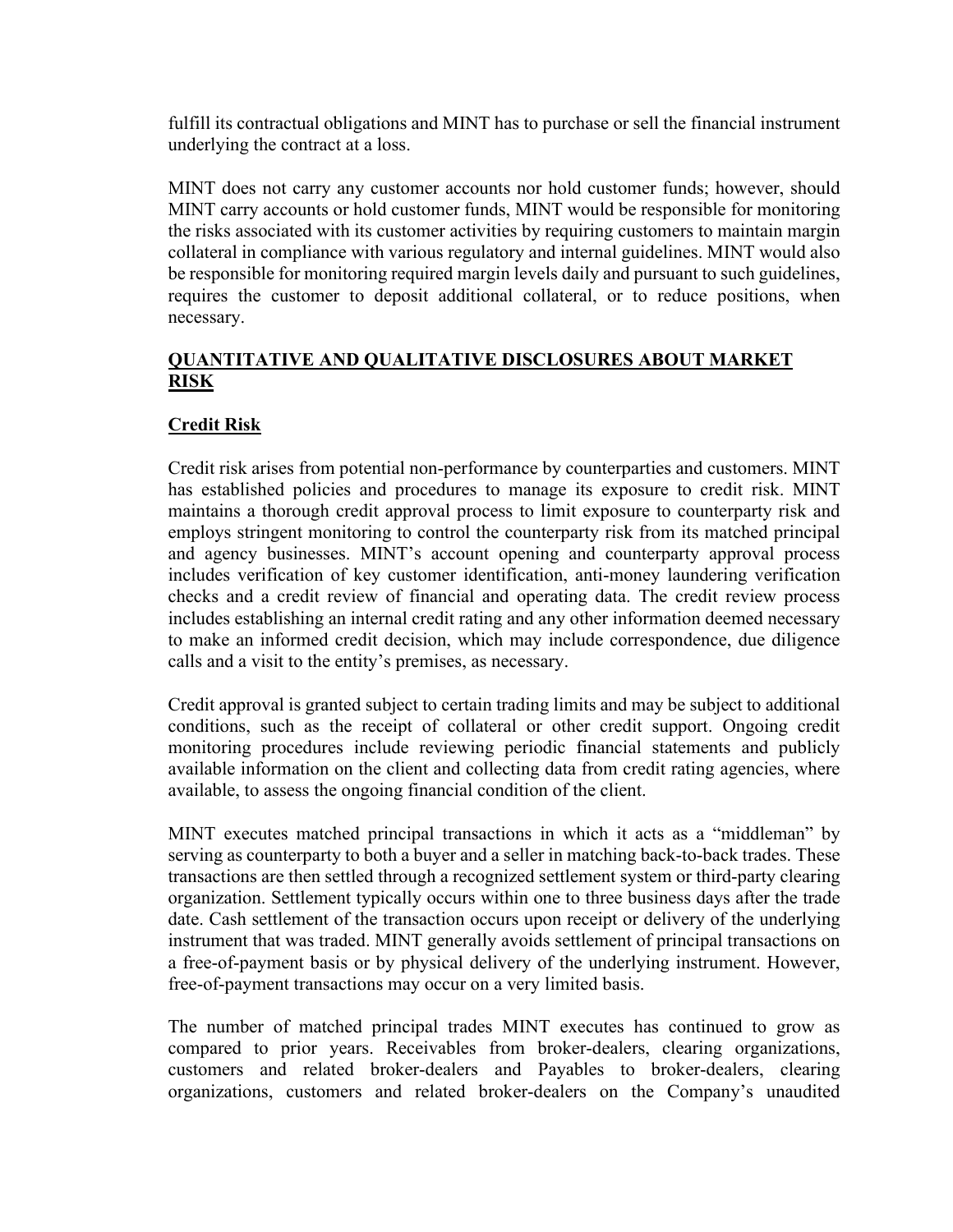condensed consolidated statements of financial condition primarily represent the simultaneous purchase and sale of the securities associated with those matched principal transactions that have not settled as of their stated settlement dates. MINT' experience has been that substantially all of these transactions ultimately settle at the contracted amounts.

In addition, MINT incurs limited credit risk related to certain brokerage activities. The counterparty risk relates to the collectability of the outstanding brokerage fee receivables. The review process includes monitoring both the clients and the related brokerage receivables. The review includes an evaluation of the ongoing collection process and an aging analysis of the brokerage receivables.

# **Market Risk**

Market risk refers to the risk that a change in the level of one or more market prices, rates, indices or other factors will result in losses for a specified position. MINT may allow certain of its desks to enter into unmatched principal transactions in the ordinary course of business and hold long and short inventory positions. These transactions are primarily for the purpose of facilitating clients' execution needs, adding liquidity to a market or attracting additional order flow. As a result, MINT may have market risk exposure on these transactions. MINT' exposure varies based on the size of its overall positions, the risk characteristics of the instruments held and the amount of time the positions are held before they are disposed of. MINT has limited ability to track its exposure to market risk and unmatched positions on an intra-day basis; however, it attempts to mitigate its market risk on these positions by strict risk limits, extremely limited holding periods and hedging its exposure. These positions are intended to be held short term to facilitate customer transactions. However, due to a number of factors, including the nature of the position and access to the market on which it trades, MINT may not be able to unwind the position and it may be forced to hold the position for a longer period than anticipated. All positions held longer than intra-day are marked to market.

Our risk management procedures and strict limits are designed to monitor and limit the risk of unintended loss and have been effective in the past. However, there is no assurance that these procedures and limits will be effective at limiting unanticipated losses in the future. Adverse movements in the securities positions or a downturn or disruption in the markets for these positions could result in a substantial loss. In addition, principal gains and losses resulting from these positions could on occasion have a disproportionate effect, positive or negative, on MINT' consolidated financial condition and results of operations for any particular reporting period.

# **Operational Risk**

Our businesses are highly dependent on our ability to process a large number of transactions across numerous and diverse markets in many currencies on a daily basis. If any of our data processing systems do not operate properly or are disabled or if there are other shortcomings or failures in our internal processes, people or systems, we could suffer impairment to our liquidity, financial loss, a disruption of our businesses, liability to clients,